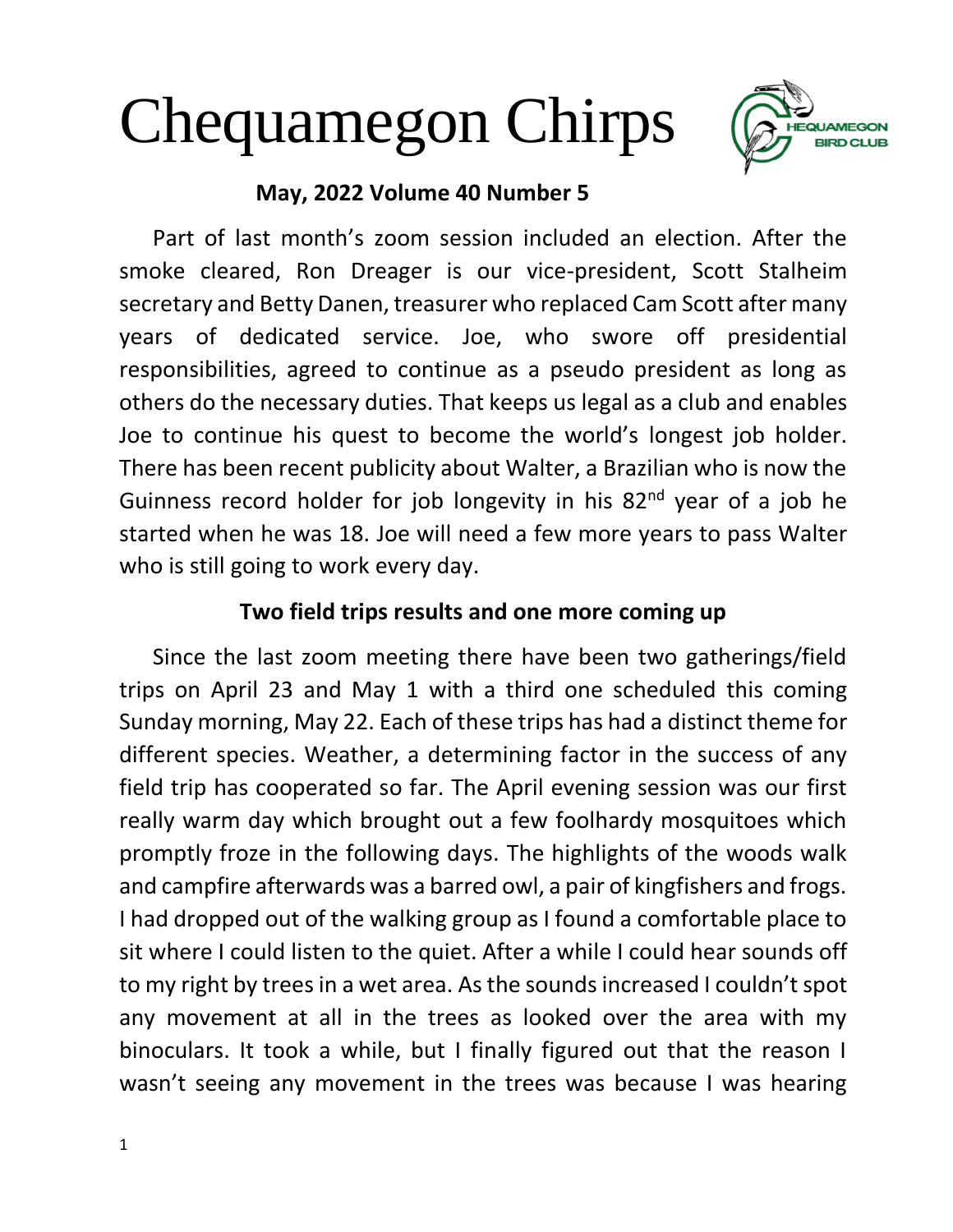frogs, not birds. I have never been good at identifying birds by sound and now my hearing has significantly declined. It can be embarrassing and frustrating, but I still enjoy what I can hear.

 The May 1 afternoon session for waterfowl at the Miller Dam area was on a raw and intermittently wet day which didn't hamper seeing geese, ducks, trumpeter swans, mergansers, loons and a diving osprey among the 42 species recorded. Nearly 20 people were part of our group and I'm always impressed how species recorded increases as the group numbers increase. It is a case of more eyes and ears, regardless of their birding ability, help to spot different birds who can be identified by others. It is also one of the best learning opportunities available to identification knowledge while being around more knowledgable birders.

 The May 22 session will gather at a spot about eleven miles west of Medford, then north of 64 on Grover Rd and west on fire road 553 from 7:30 to 10:00 A.M. on Sunday, May 22. This is in the Chequamegon Forest and, with reasonable weather, we should be able to hear and see 50+ species of forest songbirds including (we hope) warblers.

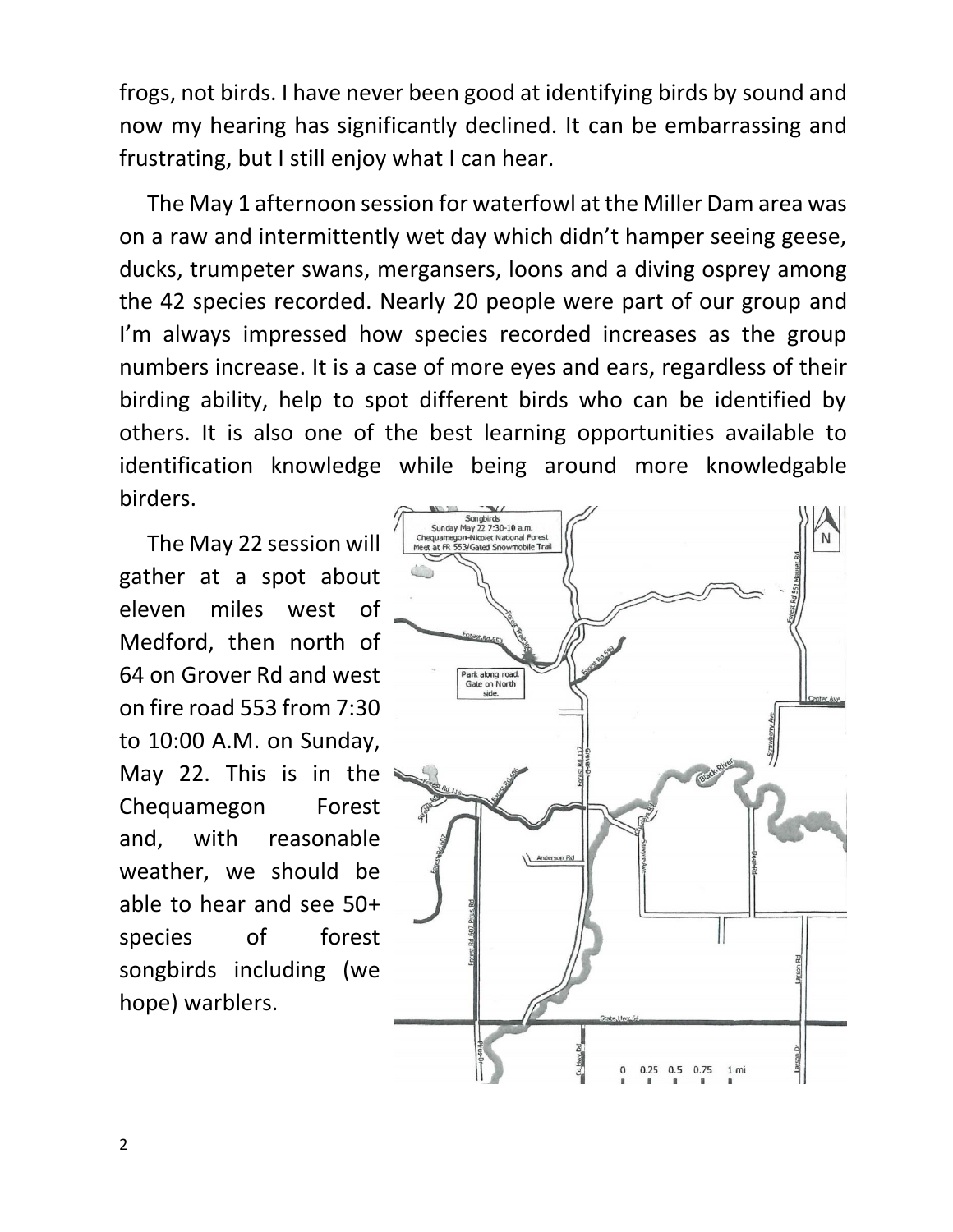## **Springtime Happenings**

 While I'm sure there are many other Chirp worthy spring bird stories members have had recently, here are few that that I've learned from phone calls. Sue Vick went out to one of the Buena Vista blinds to observe prairie chicken activity on their dancing grounds known as leks. A marsh is a cold and dark place at 4:15 A.M. until males started to announce their arrival with low, hooting moans. Soon they appeared to start their displays which included stutter stepping, inflating yelloworange neck sacs and defending their territory in mostly mock fights. Sue's group got to see 21 males and three females, some within five feet of them!

 We've had wacky weather this spring. Even more so than usual, it seems. Maybe that has had something to do with the remarkable numbers of warbler species that Cathy Mauer saw and got great photos of that she posted on the Chequamegon site. She has a small wet area near her house a few miles northeast of Medford which provided a lifetime memory of a warbler "fallout" where many species are in the same place at the same time. Here is a partial list of what she recorded: northern waterthrush, Cape May, Tennessee, Nashville, chestnut-sided, black-and-white, goldened-winged, common yellowthroat, American redstart, northern parula, magnolia, blackburnian, palm, yellow rumped, black-throated-green and ovenbird. Ron and Randy Draeger had a similar experience when they were hiking on the Ice Age Trail near St. Croix Falls. They recorded 28 new yearly species, 19 of which were warblers.

### **Eggs in everyday expressions**

 Since it is the egg laying season, here are some common sayings that have the word egg in them. Answers on page four. 1—Savings for the future. 2—Our performance was awful. 3— Spread out your risk in more than one place. 4—A highly educated person. 5—What's done is done. 6—A nice person. 7—We don't which event caused the other.